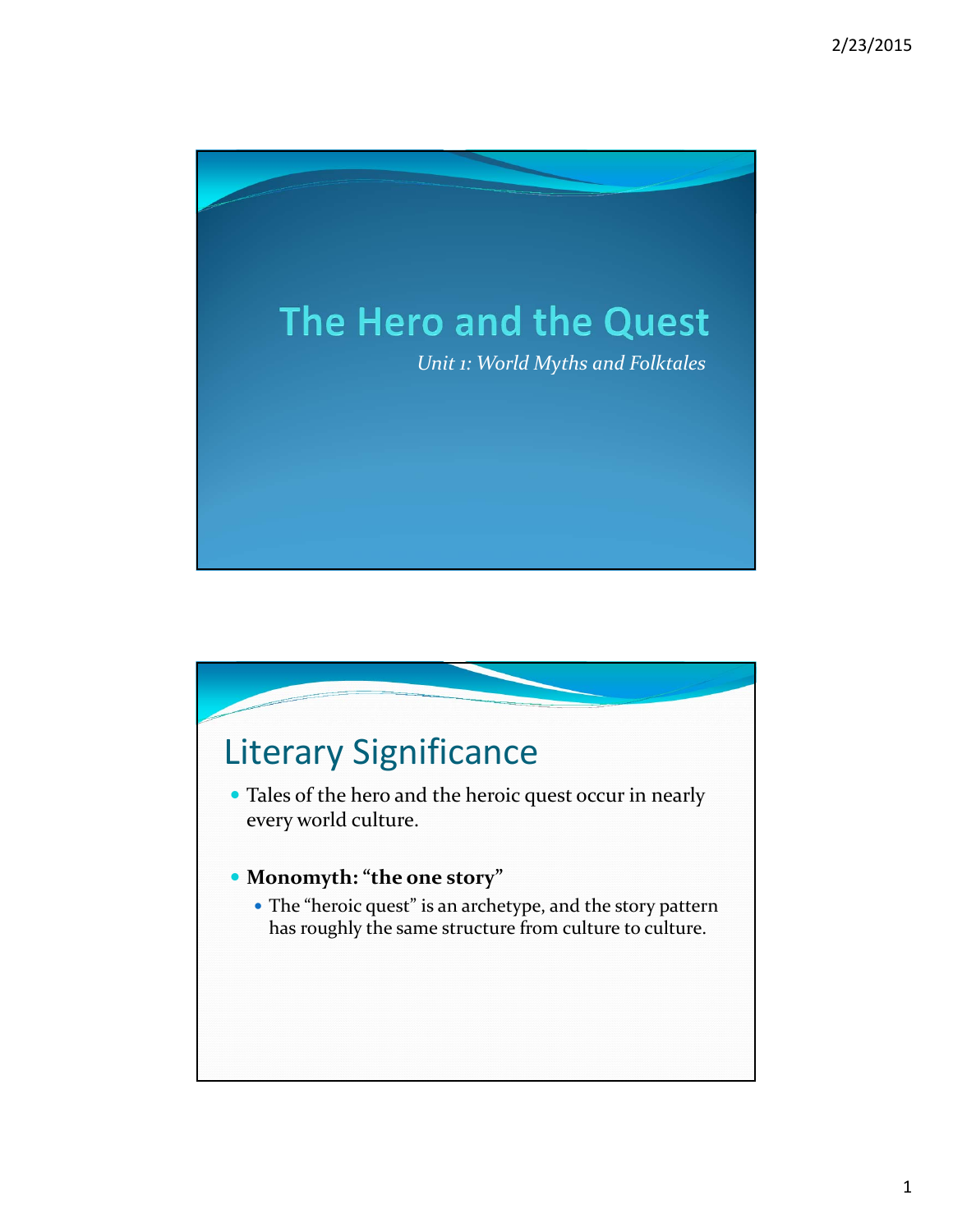# The Nature of the Quest Hero

### **• Mythic heroes...**

- can be male or female.
- usually have a remarkable birth or childhood.
	- y He or she is usually the offspring of a god and a human being, thus possessing qualities of both immortals and mortals.
	- y He or she may also be born under unusual circumstances. Sometimes they are unaware of their origins and are raised by foster parents.
	- They often show early signs of being special, possessing either superhuman strength or supernatural powers.

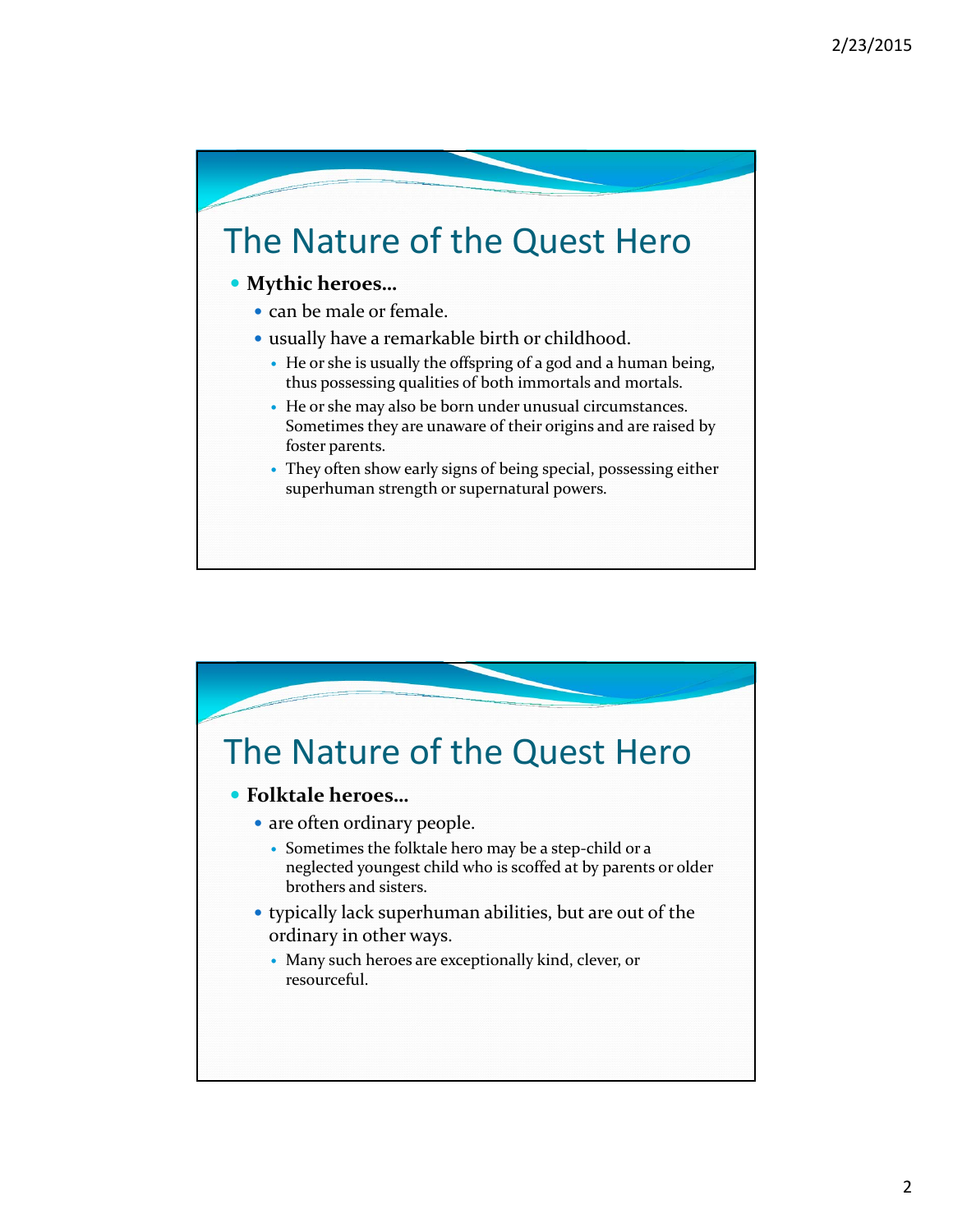*Both mythic and folktale heroes are called to participate in an adventure or are forced to face a series of challenges or tests.*

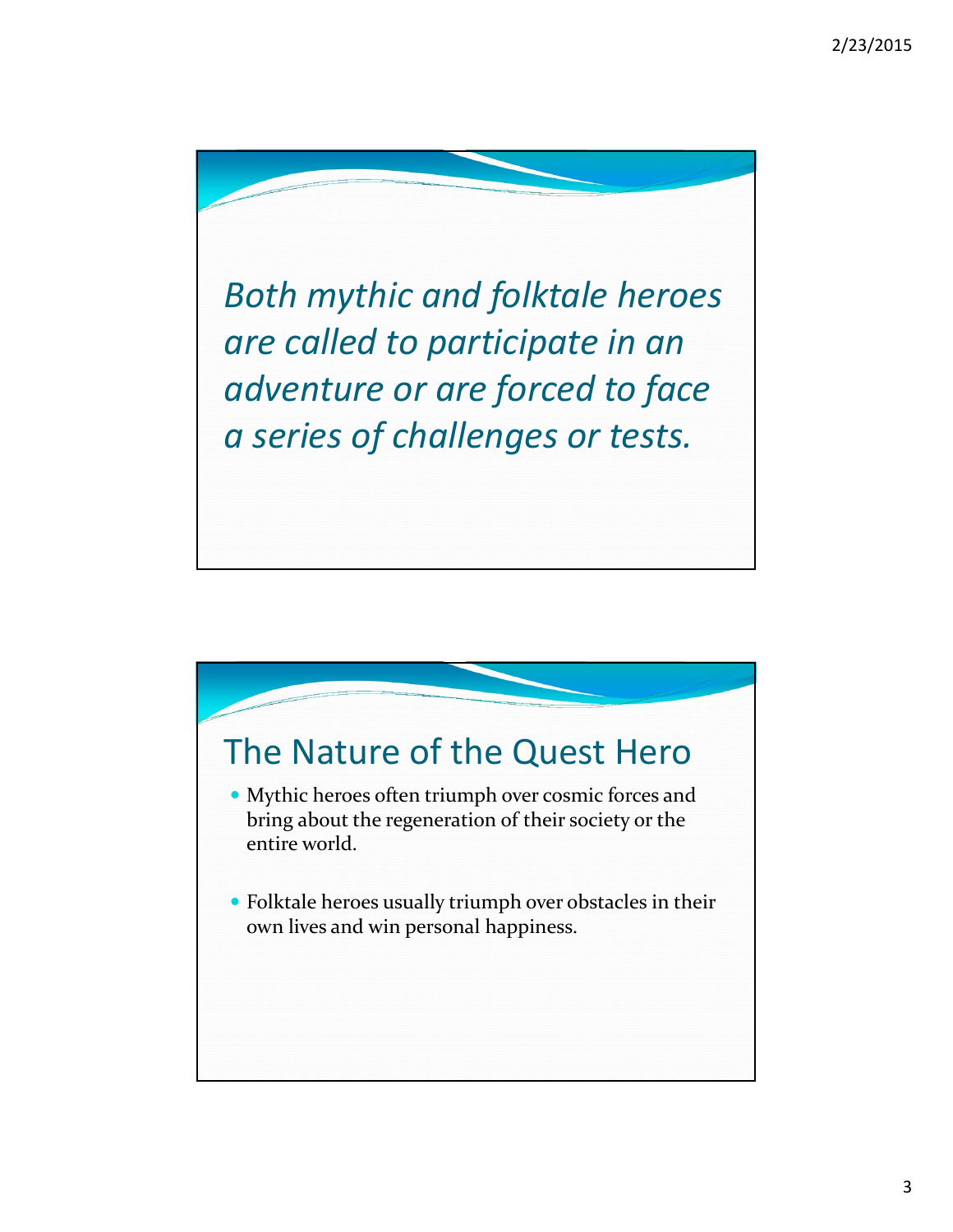

- y A **quest** is a journey taken in search of something of value.
	- The prize that is sought may be a specific person, such as a beautiful princess; an abstract concept, such as truth or the meaning of life; or a concrete object, such as a treasure or a magical charm.
	- Sometimes the hero is simply searching for his or her "roots," such as a parent he or she has never known.

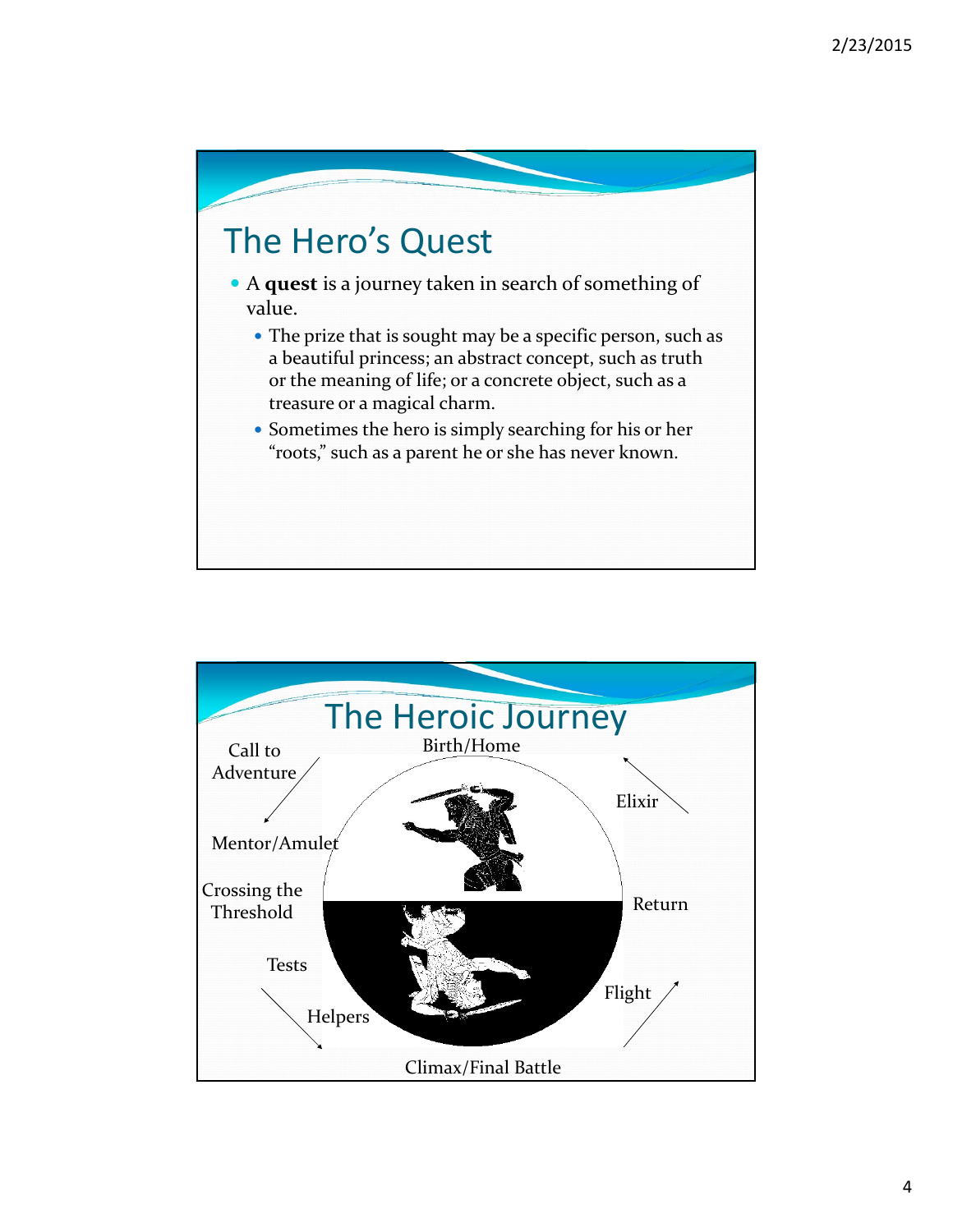# Establishing the Hero

### y *The Ordinary World/Birth:*

• Fabulous circumstances surrounding conception, birth, and childhood establish the hero's background and often constitute their own myth.

#### y *The Call to Adventure:*

• The hero is called to adventure by some external event or messenger. The hero may accept the call willingly or reluctantly.

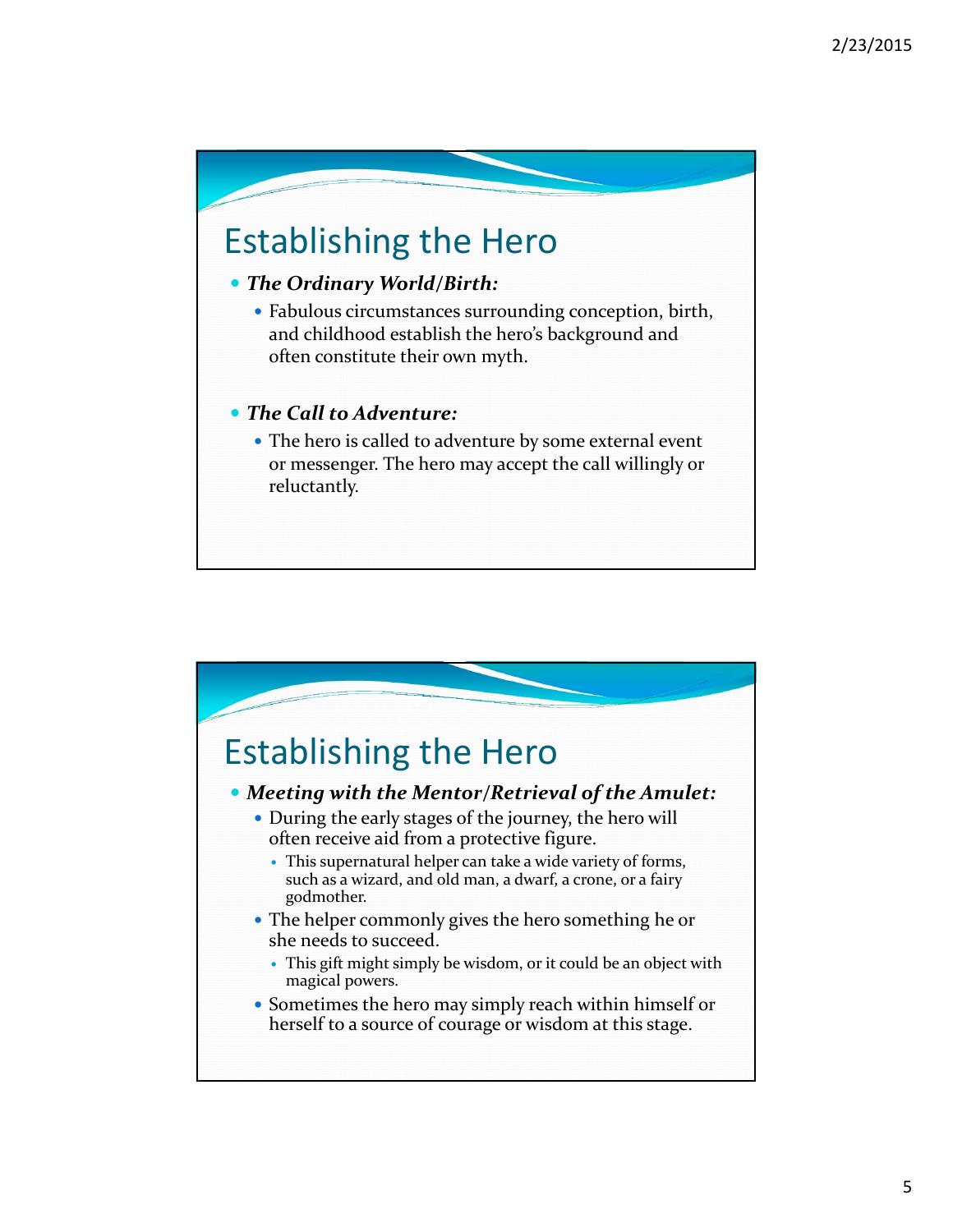

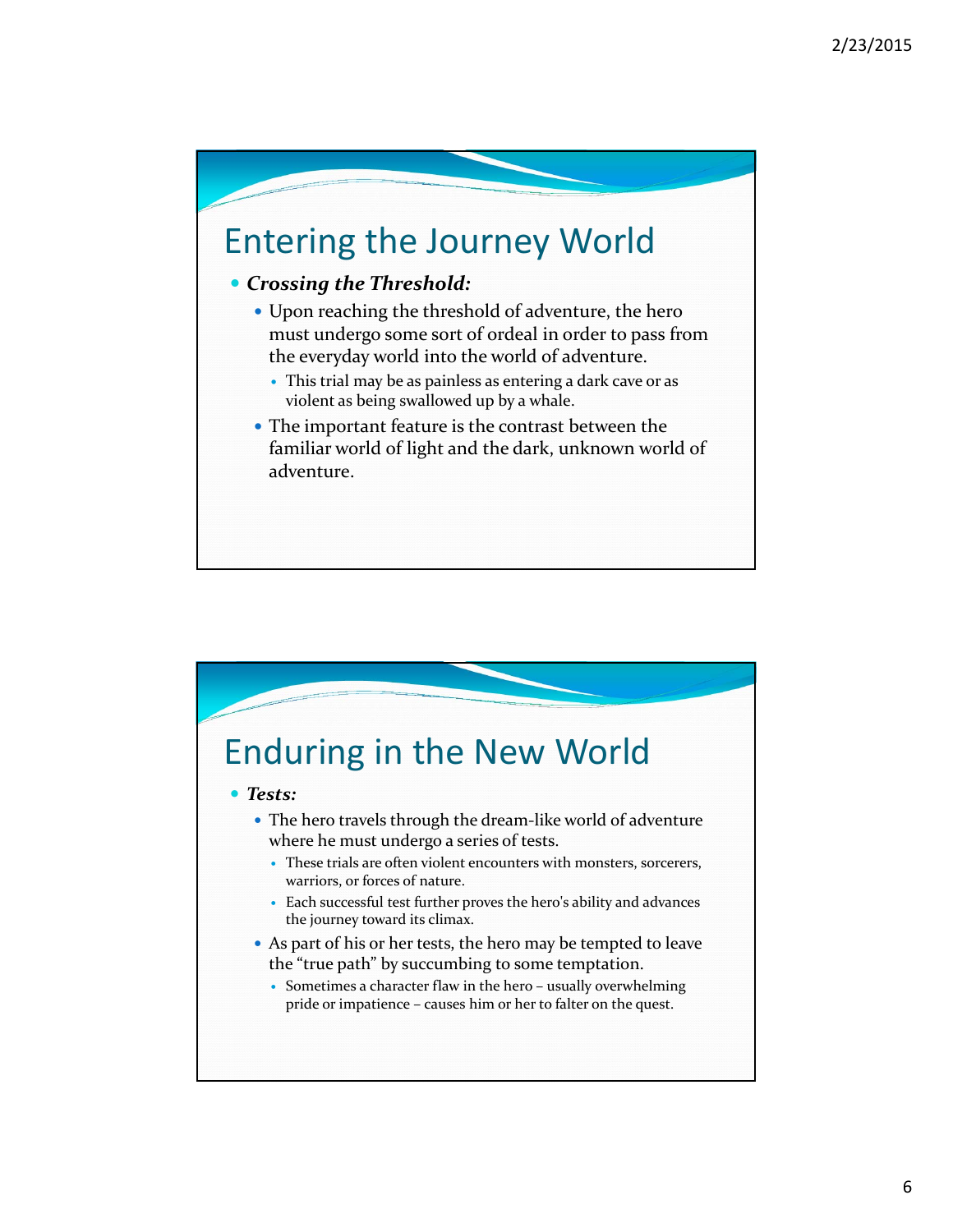

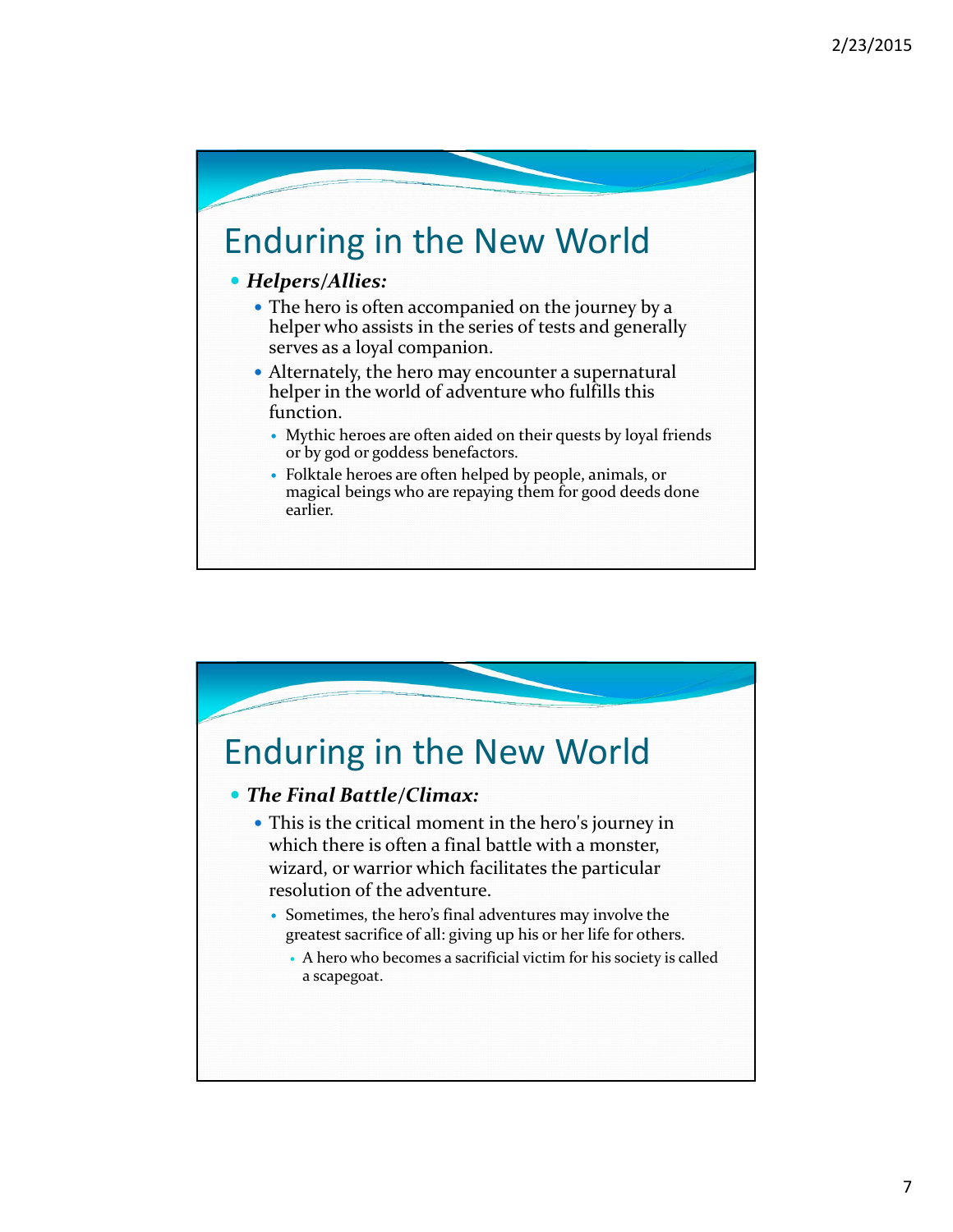